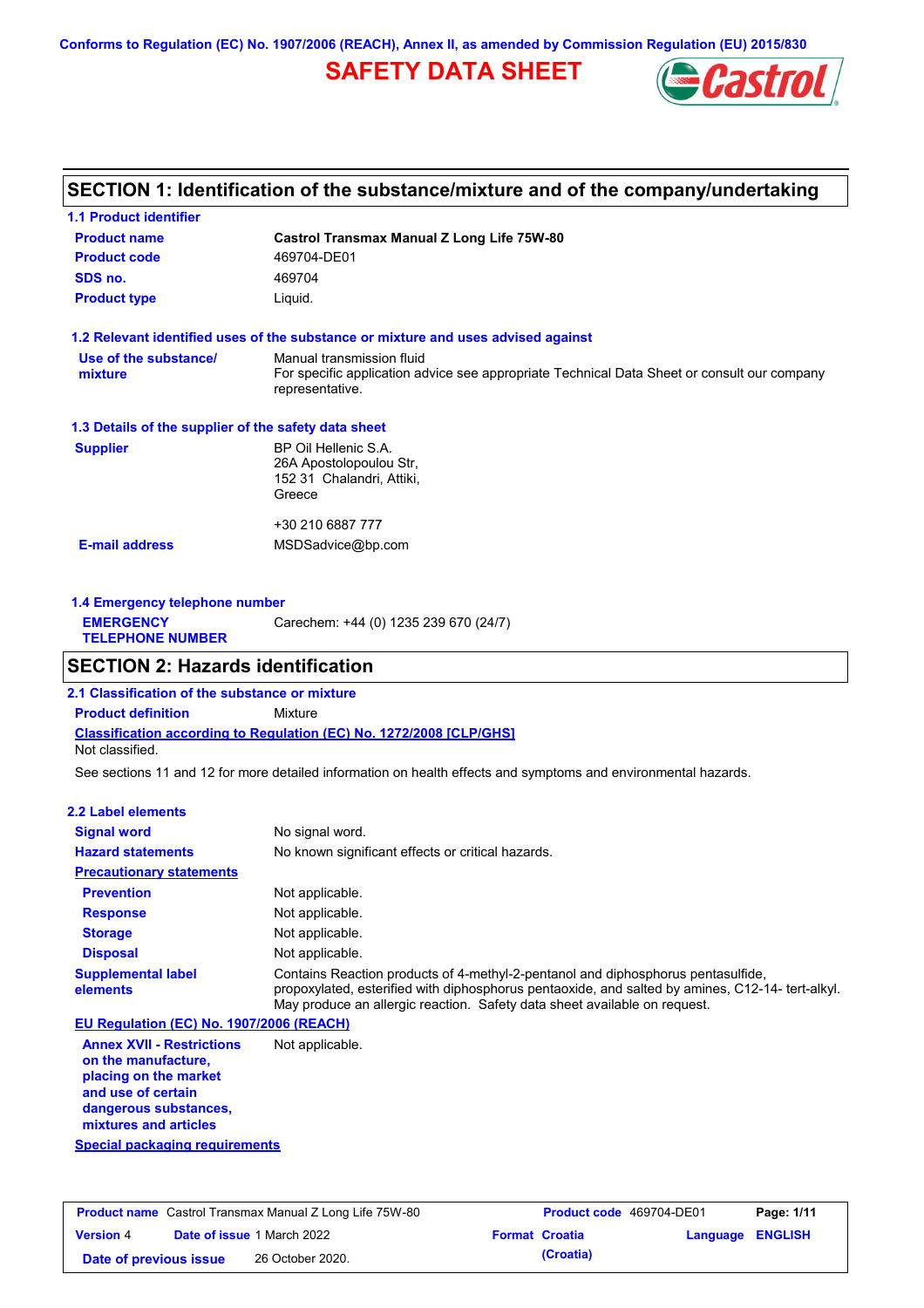# **SECTION 2: Hazards identification**

| <b>Containers to be fitted</b><br>with child-resistant<br>fastenings                                                     | Not applicable.                                                                                               |
|--------------------------------------------------------------------------------------------------------------------------|---------------------------------------------------------------------------------------------------------------|
| <b>Tactile warning of danger</b>                                                                                         | Not applicable.                                                                                               |
| 2.3 Other hazards                                                                                                        |                                                                                                               |
| <b>Results of PBT and vPvB</b><br>assessment                                                                             | Product does not meet the criteria for PBT or vPvB according to Regulation (EC) No. 1907/2006,<br>Annex XIII. |
| <b>Product meets the criteria</b><br>for PBT or vPvB according<br>to Regulation (EC) No.<br><b>1907/2006, Annex XIII</b> | This mixture does not contain any substances that are assessed to be a PBT or a vPvB.                         |
| Other hazards which do<br>not result in classification                                                                   | Defatting to the skin.                                                                                        |

## **SECTION 3: Composition/information on ingredients**

Mixture

#### **3.2 Mixtures**

**Product definition**

Synthetic base stock. Proprietary performance additives.

| <b>Product/ingredient</b><br>name                                                                                                                                                    | <b>Identifiers</b>                                                                      | $\frac{9}{6}$ | <b>Regulation (EC) No.</b><br>1272/2008 [CLP]                                              | Type    |
|--------------------------------------------------------------------------------------------------------------------------------------------------------------------------------------|-----------------------------------------------------------------------------------------|---------------|--------------------------------------------------------------------------------------------|---------|
| Distillates (petroleum), hydrotreated<br>heavy paraffinic                                                                                                                            | REACH #: 01-2119484627-25<br>EC: 265-157-1<br>CAS: 64742-54-7<br>Index: 649-467-00-8    | -≤3           | Asp. Tox. 1, H304                                                                          | [1] [2] |
| Distillates (petroleum), solvent-<br>dewaxed heavy paraffinic                                                                                                                        | REACH #: 01-2119471299-27 ≤3<br>EC: 265-169-7<br>CAS: 64742-65-0<br>Index: 649-474-00-6 |               | Asp. Tox. 1, H304                                                                          | [1] [2] |
| Distillates (petroleum), hydrotreated<br>light paraffinic                                                                                                                            | REACH #: 01-2119487077-29 ≤3<br>EC: 265-158-7<br>CAS: 64742-55-8<br>Index: 649-468-00-3 |               | Asp. Tox. 1, H304                                                                          | [1] [2] |
| Distillates (petroleum), solvent-<br>dewaxed light paraffinic                                                                                                                        | REACH #: 01-2119480132-48 ≤3<br>EC: 265-159-2<br>CAS: 64742-56-9<br>Index: 649-469-00-9 |               | Asp. Tox. 1, H304                                                                          | [1] [2] |
| Reaction products of 4-methyl-<br>2-pentanol and diphosphorus<br>pentasulfide, propoxylated, esterified<br>with diphosphorus pentaoxide, and<br>salted by amines, C12-14- tert-alkyl | REACH #: 01-2119493620-38<br>EC: -<br>$CAS. -$                                          | <1            | Acute Tox. 4, H302<br>Eye Irrit. 2, H319<br>Skin Sens. 1B, H317<br>Aquatic Chronic 2, H411 | $[1]$   |

**See Section 16 for the full text of the H statements declared above.**

#### **Type**

[1] Substance classified with a health or environmental hazard

[2] Substance with a workplace exposure limit

[3] Substance meets the criteria for PBT according to Regulation (EC) No. 1907/2006, Annex XIII

[4] Substance meets the criteria for vPvB according to Regulation (EC) No. 1907/2006, Annex XIII

[5] Substance of equivalent concern

[6] Additional disclosure due to company policy

Occupational exposure limits, if available, are listed in Section 8.

## **SECTION 4: First aid measures**

### **4.1 Description of first aid measures**

| Eye contact                                                                                              | In case of contact, immediately flush eyes with plenty of water for at least 15 minutes. Eyelids<br>should be held away from the eyeball to ensure thorough rinsing. Check for and remove any<br>contact lenses. Get medical attention. |  |                       |          |                |
|----------------------------------------------------------------------------------------------------------|-----------------------------------------------------------------------------------------------------------------------------------------------------------------------------------------------------------------------------------------|--|-----------------------|----------|----------------|
| <b>Skin contact</b>                                                                                      | Wash skin thoroughly with soap and water or use recognised skin cleanser. Remove<br>contaminated clothing and shoes. Wash clothing before reuse. Clean shoes thoroughly before<br>reuse. Get medical attention if irritation develops.  |  |                       |          |                |
| <b>Product name</b> Castrol Transmax Manual Z Long Life 75W-80<br>Product code 469704-DE01<br>Page: 2/11 |                                                                                                                                                                                                                                         |  |                       |          |                |
| <b>Version 4</b>                                                                                         | Date of issue 1 March 2022                                                                                                                                                                                                              |  | <b>Format Croatia</b> | Language | <b>ENGLISH</b> |
| Date of previous issue                                                                                   | 26 October 2020.                                                                                                                                                                                                                        |  | (Croatia)             |          |                |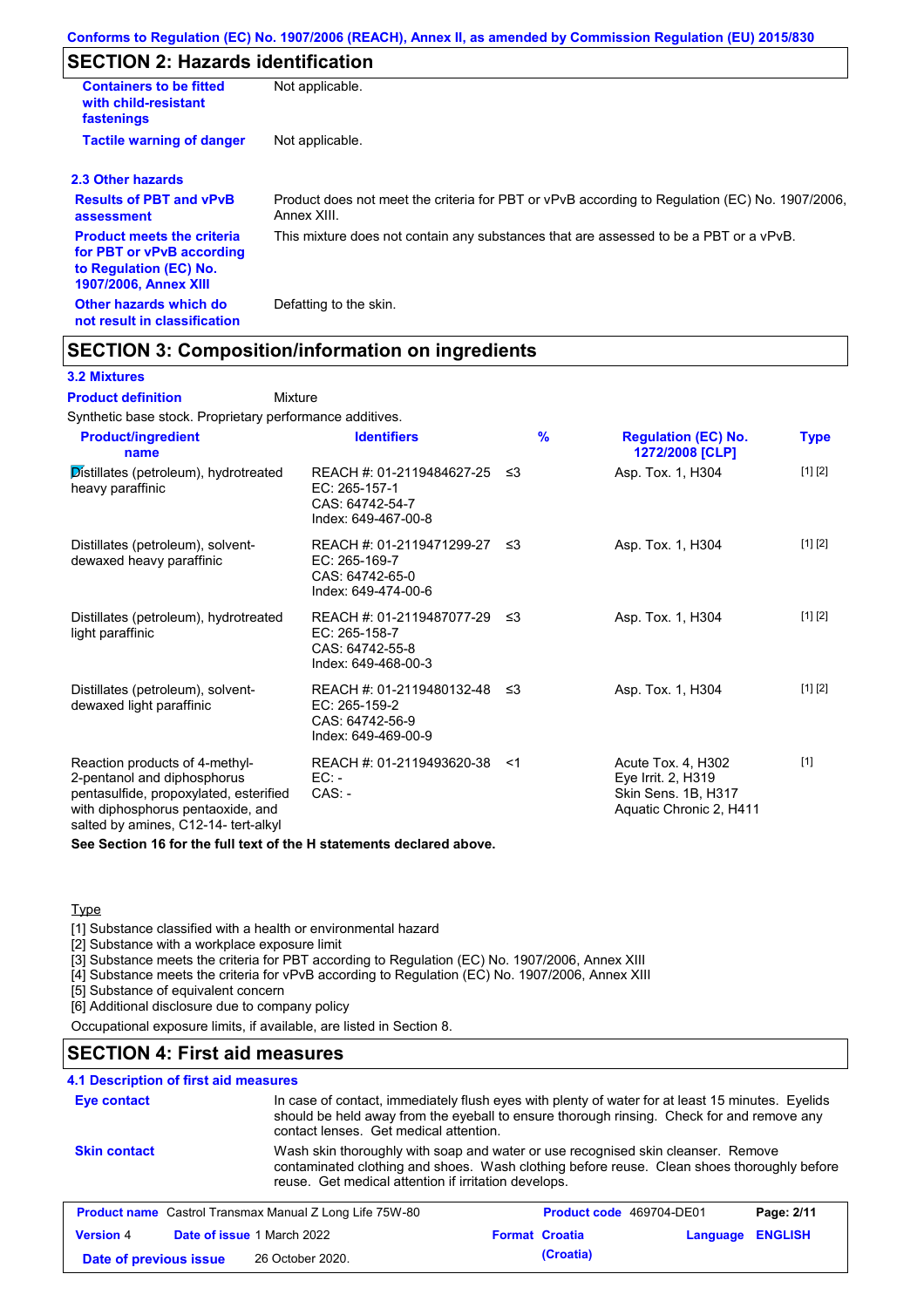## **Conforms to Regulation (EC) No. 1907/2006 (REACH), Annex II, as amended by Commission Regulation (EU) 2015/830**

# **SECTION 4: First aid measures**

| <b>Inhalation</b>                     | If inhaled, remove to fresh air. Get medical attention if symptoms occur.                                         |
|---------------------------------------|-------------------------------------------------------------------------------------------------------------------|
| <b>Ingestion</b>                      | Do not induce vomiting unless directed to do so by medical personnel. Get medical attention if<br>symptoms occur. |
| <b>Protection of first-aiders</b>     | No action shall be taken involving any personal risk or without suitable training.                                |
|                                       | 4.2 Most important symptoms and effects, both acute and delayed                                                   |
|                                       | See Section 11 for more detailed information on health effects and symptoms.                                      |
| <b>Potential acute health effects</b> |                                                                                                                   |
| <b>Inhalation</b>                     | Vapour inhalation under ambient conditions is not normally a problem due to low vapour<br>pressure.               |
| <b>Ingestion</b>                      | No known significant effects or critical hazards.                                                                 |
| <b>Skin contact</b>                   | Defatting to the skin. May cause skin dryness and irritation.                                                     |
| Eye contact                           | No known significant effects or critical hazards.                                                                 |
|                                       | Delayed and immediate effects as well as chronic effects from short and long-term exposure                        |
| <b>Inhalation</b>                     | Overexposure to the inhalation of airborne droplets or aerosols may cause irritation of the<br>respiratory tract. |
| <b>Ingestion</b>                      | Ingestion of large quantities may cause nausea and diarrhoea.                                                     |
| <b>Skin contact</b>                   | Prolonged or repeated contact can defat the skin and lead to irritation and/or dermatitis.                        |
|                                       |                                                                                                                   |

### **4.3 Indication of any immediate medical attention and special treatment needed**

| <b>Notes to physician</b>                                 | Treatment should in general be symptomatic and directed to relieving any effects.                                                                                                                                                                                                                                                                                 |  |  |
|-----------------------------------------------------------|-------------------------------------------------------------------------------------------------------------------------------------------------------------------------------------------------------------------------------------------------------------------------------------------------------------------------------------------------------------------|--|--|
| <b>SECTION 5: Firefighting measures</b>                   |                                                                                                                                                                                                                                                                                                                                                                   |  |  |
| 5.1 Extinguishing media                                   |                                                                                                                                                                                                                                                                                                                                                                   |  |  |
| <b>Suitable extinguishing</b><br>media                    | In case of fire, use foam, dry chemical or carbon dioxide extinguisher or spray.                                                                                                                                                                                                                                                                                  |  |  |
| <b>Unsuitable extinguishing</b><br>media                  | Do not use water jet. The use of a water jet may cause the fire to spread by splashing the<br>burning product.                                                                                                                                                                                                                                                    |  |  |
| 5.2 Special hazards arising from the substance or mixture |                                                                                                                                                                                                                                                                                                                                                                   |  |  |
| <b>Hazards from the</b><br>substance or mixture           | In a fire or if heated, a pressure increase will occur and the container may burst.                                                                                                                                                                                                                                                                               |  |  |
| <b>Hazardous combustion</b>                               | Combustion products may include the following:                                                                                                                                                                                                                                                                                                                    |  |  |
| products                                                  | carbon oxides (CO, CO <sub>2</sub> ) (carbon monoxide, carbon dioxide)                                                                                                                                                                                                                                                                                            |  |  |
| <b>5.3 Advice for firefighters</b>                        |                                                                                                                                                                                                                                                                                                                                                                   |  |  |
| <b>Special precautions for</b><br>fire-fighters           | No action shall be taken involving any personal risk or without suitable training. Promptly<br>isolate the scene by removing all persons from the vicinity of the incident if there is a fire.                                                                                                                                                                    |  |  |
| <b>Special protective</b><br>equipment for fire-fighters  | Fire-fighters should wear appropriate protective equipment and self-contained breathing<br>apparatus (SCBA) with a full face-piece operated in positive pressure mode. Clothing for fire-<br>fighters (including helmets, protective boots and gloves) conforming to European standard EN<br>469 will provide a basic level of protection for chemical incidents. |  |  |

# **SECTION 6: Accidental release measures**

|                                         | 6.1 Personal precautions, protective equipment and emergency procedures                                                                                                                                                                                                                                                             |
|-----------------------------------------|-------------------------------------------------------------------------------------------------------------------------------------------------------------------------------------------------------------------------------------------------------------------------------------------------------------------------------------|
| For non-emergency<br>personnel          | No action shall be taken involving any personal risk or without suitable training. Evacuate<br>surrounding areas. Keep unnecessary and unprotected personnel from entering. Do not touch<br>or walk through spilt material. Floors may be slippery; use care to avoid falling. Put on<br>appropriate personal protective equipment. |
| For emergency responders                | If specialised clothing is required to deal with the spillage, take note of any information in<br>Section 8 on suitable and unsuitable materials. See also the information in "For non-<br>emergency personnel".                                                                                                                    |
| <b>6.2 Environmental</b><br>precautions | Avoid dispersal of spilt material and runoff and contact with soil, waterways, drains and sewers.<br>Inform the relevant authorities if the product has caused environmental pollution (sewers,<br>waterways, soil or air).                                                                                                         |

### **6.3 Methods and material for containment and cleaning up**

| <b>Product name</b> Castrol Transmax Manual Z Long Life 75W-80 |  | <b>Product code</b> 469704-DE01   |  | Page: 3/11            |                         |  |
|----------------------------------------------------------------|--|-----------------------------------|--|-----------------------|-------------------------|--|
| <b>Version</b> 4                                               |  | <b>Date of issue 1 March 2022</b> |  | <b>Format Croatia</b> | <b>Language ENGLISH</b> |  |
| Date of previous issue                                         |  | 26 October 2020.                  |  | (Croatia)             |                         |  |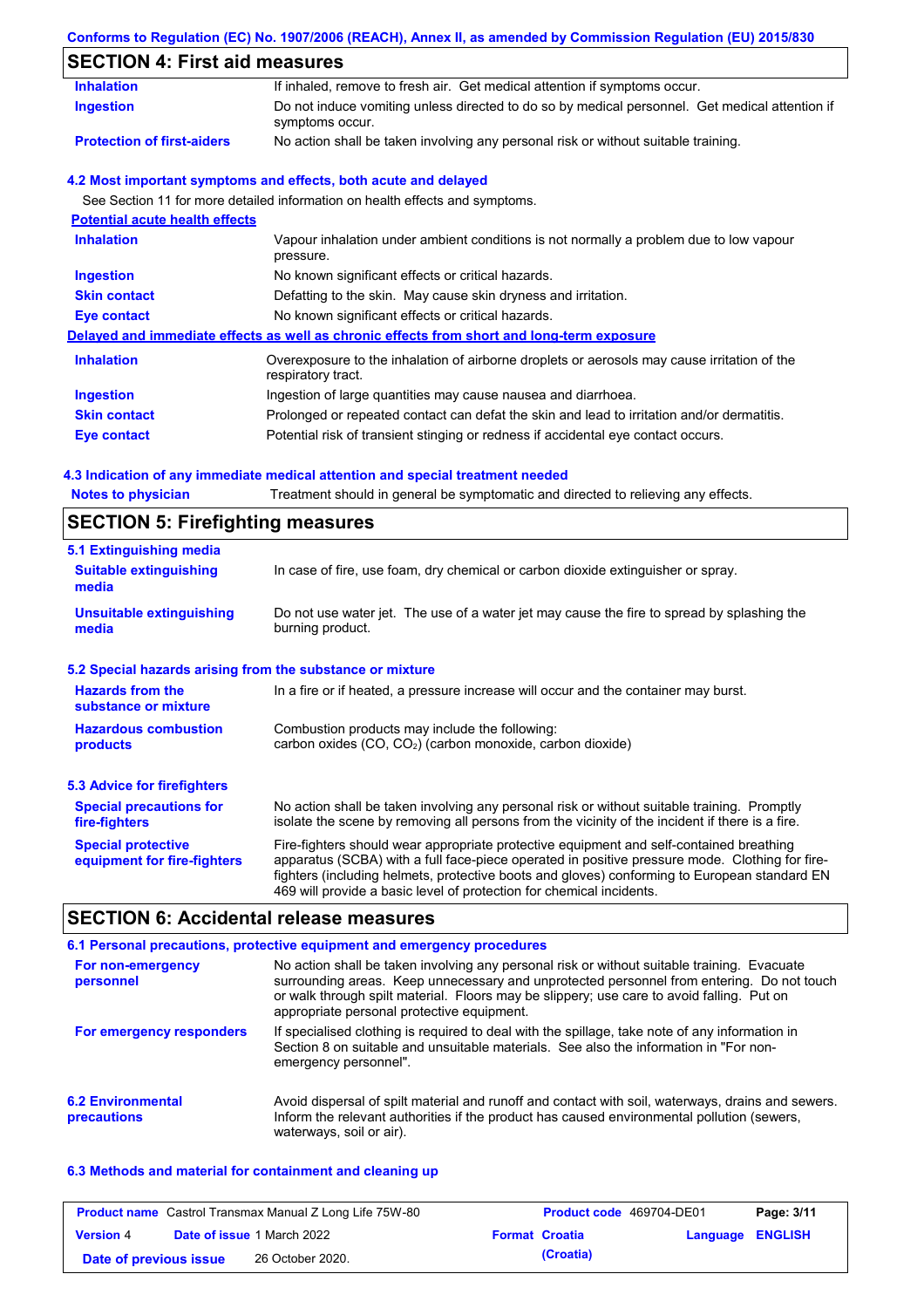## **SECTION 6: Accidental release measures**

| <b>Small spill</b>                        | Stop leak if without risk. Move containers from spill area. Absorb with an inert material and<br>place in an appropriate waste disposal container. Dispose of via a licensed waste disposal<br>contractor.                                                                                                                                                                                     |
|-------------------------------------------|------------------------------------------------------------------------------------------------------------------------------------------------------------------------------------------------------------------------------------------------------------------------------------------------------------------------------------------------------------------------------------------------|
| Large spill                               | Stop leak if without risk. Move containers from spill area. Prevent entry into sewers, water<br>courses, basements or confined areas. Contain and collect spillage with non-combustible,<br>absorbent material e.g. sand, earth, vermiculite or diatomaceous earth and place in container<br>for disposal according to local regulations. Dispose of via a licensed waste disposal contractor. |
| 6.4 Reference to other<br><b>sections</b> | See Section 1 for emergency contact information.<br>See Section 5 for firefighting measures.<br>See Section 8 for information on appropriate personal protective equipment.<br>See Section 12 for environmental precautions.<br>See Section 13 for additional waste treatment information.                                                                                                     |

## **SECTION 7: Handling and storage**

| 7.1 Precautions for safe handling                                                    |                                                                                                                                                                                                                                                                                                                                                                                                                                                                                          |
|--------------------------------------------------------------------------------------|------------------------------------------------------------------------------------------------------------------------------------------------------------------------------------------------------------------------------------------------------------------------------------------------------------------------------------------------------------------------------------------------------------------------------------------------------------------------------------------|
| <b>Protective measures</b>                                                           | Put on appropriate personal protective equipment.                                                                                                                                                                                                                                                                                                                                                                                                                                        |
| <b>Advice on general</b><br>occupational hygiene                                     | Eating, drinking and smoking should be prohibited in areas where this material is handled,<br>stored and processed. Wash thoroughly after handling. Remove contaminated clothing and<br>protective equipment before entering eating areas. See also Section 8 for additional<br>information on hygiene measures.                                                                                                                                                                         |
| <b>7.2 Conditions for safe</b><br>storage, including any<br><i>incompatibilities</i> | Store in accordance with local requlations. Store in a dry, cool and well-ventilated area, away<br>from incompatible materials (see Section 10). Keep away from heat and direct sunlight. Keep<br>container tightly closed and sealed until ready for use. Containers that have been opened must<br>be carefully resealed and kept upright to prevent leakage. Store and use only in equipment/<br>containers designed for use with this product. Do not store in unlabelled containers. |
| <b>Not suitable</b>                                                                  | Prolonged exposure to elevated temperature                                                                                                                                                                                                                                                                                                                                                                                                                                               |
| 7.3 Specific end use(s)                                                              |                                                                                                                                                                                                                                                                                                                                                                                                                                                                                          |
| <b>Recommendations</b>                                                               | See section 1.2 and Exposure scenarios in annex, if applicable.                                                                                                                                                                                                                                                                                                                                                                                                                          |

## **SECTION 8: Exposure controls/personal protection**

#### **8.1 Control parameters**

**procedures**

|--|

No exposure limit value known.

Whilst specific OELs for certain components may be shown in this section, other components may be present in any mist, vapour or dust produced. Therefore, the specific OELs may not be applicable to the product as a whole and are provided for guidance only.

**Recommended monitoring**  If this product contains ingredients with exposure limits, personal, workplace atmosphere or biological monitoring may be required to determine the effectiveness of the ventilation or other control measures and/or the necessity to use respiratory protective equipment. Reference should be made to monitoring standards, such as the following: European Standard EN 689 (Workplace atmospheres - Guidance for the assessment of exposure by inhalation to chemical agents for comparison with limit values and measurement strategy) European Standard EN 14042 (Workplace atmospheres - Guide for the application and use of procedures for the assessment of exposure to chemical and biological agents) European Standard EN 482 (Workplace atmospheres - General requirements for the performance of procedures for the measurement of chemical agents) Reference to national guidance documents for methods for the determination of hazardous substances will also be required.

#### **Derived No Effect Level**

No DNELs/DMELs available.

#### **Predicted No Effect Concentration**

No PNECs available

#### **8.2 Exposure controls**

| <b>Appropriate engineering</b><br>Provide exhaust ventilation or other engineering controls to keep the relevant airborne<br>concentrations below their respective occupational exposure limits.<br><b>controls</b><br>All activities involving chemicals should be assessed for their risks to health, to ensure<br>kept in good condition and properly maintained. | exposures are adequately controlled. Personal protective equipment should only be considered<br>after other forms of control measures (e.g. engineering controls) have been suitably evaluated.<br>Personal protective equipment should conform to appropriate standards, be suitable for use, be<br>Your supplier of personal protective equipment should be consulted for advice on selection and<br>appropriate standards. For further information contact your national organisation for standards. |
|----------------------------------------------------------------------------------------------------------------------------------------------------------------------------------------------------------------------------------------------------------------------------------------------------------------------------------------------------------------------|---------------------------------------------------------------------------------------------------------------------------------------------------------------------------------------------------------------------------------------------------------------------------------------------------------------------------------------------------------------------------------------------------------------------------------------------------------------------------------------------------------|
|----------------------------------------------------------------------------------------------------------------------------------------------------------------------------------------------------------------------------------------------------------------------------------------------------------------------------------------------------------------------|---------------------------------------------------------------------------------------------------------------------------------------------------------------------------------------------------------------------------------------------------------------------------------------------------------------------------------------------------------------------------------------------------------------------------------------------------------------------------------------------------------|

| <b>Product name</b> Castrol Transmax Manual Z Long Life 75W-80 |  | <b>Product code</b> 469704-DE01   | Page: 4/11 |                       |                  |  |
|----------------------------------------------------------------|--|-----------------------------------|------------|-----------------------|------------------|--|
| <b>Version</b> 4                                               |  | <b>Date of issue 1 March 2022</b> |            | <b>Format Croatia</b> | Language ENGLISH |  |
| Date of previous issue                                         |  | 26 October 2020.                  |            | (Croatia)             |                  |  |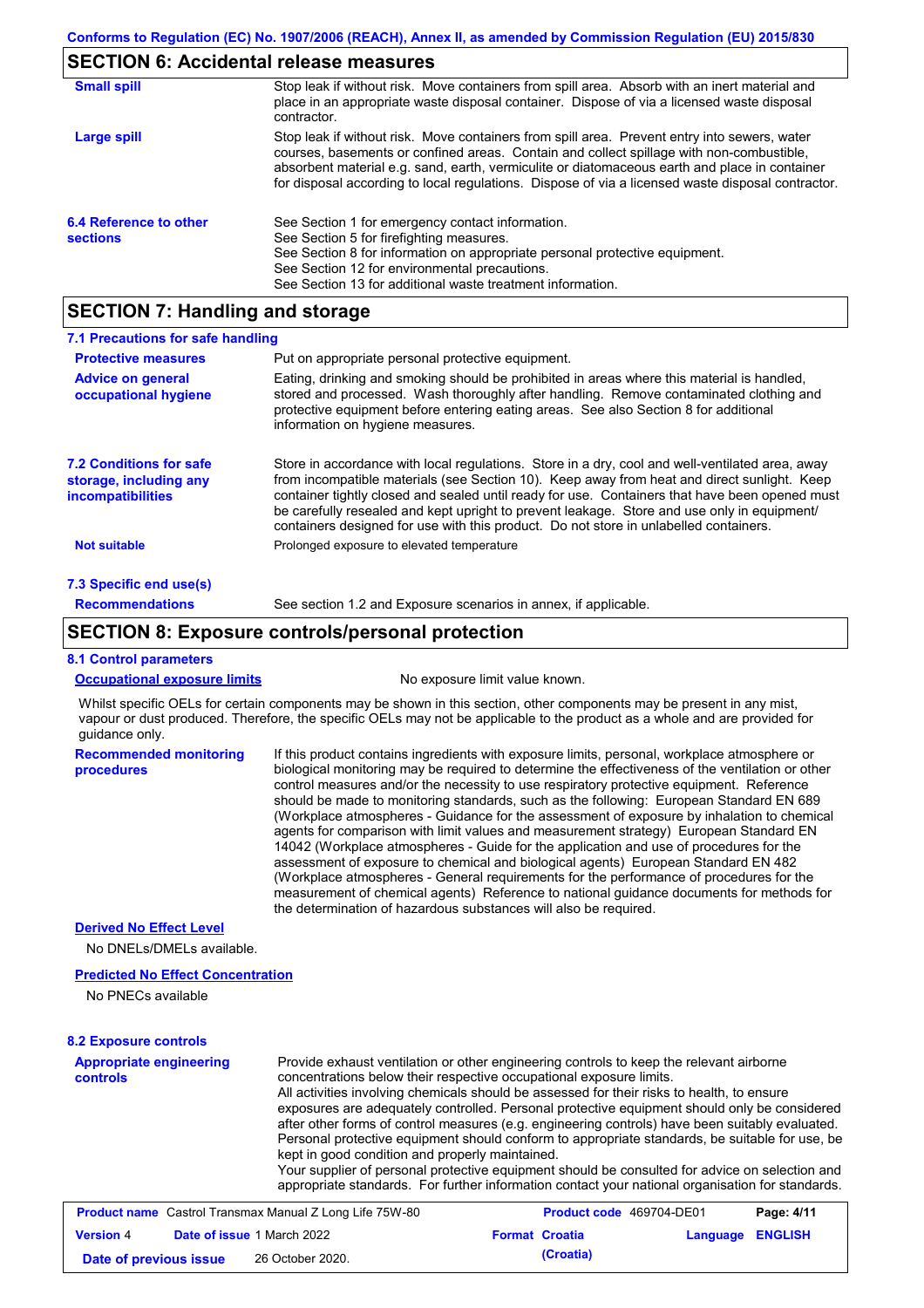# **SECTION 8: Exposure controls/personal protection**

The final choice of protective equipment will depend upon a risk assessment. It is important to ensure that all items of personal protective equipment are compatible.

| <b>Individual protection measures</b> |                                                                                                                                                                                                                                                                                                                                                                                                                                                                                                                                                                                                                                                   |
|---------------------------------------|---------------------------------------------------------------------------------------------------------------------------------------------------------------------------------------------------------------------------------------------------------------------------------------------------------------------------------------------------------------------------------------------------------------------------------------------------------------------------------------------------------------------------------------------------------------------------------------------------------------------------------------------------|
| <b>Hygiene measures</b>               | Wash hands, forearms and face thoroughly after handling chemical products, before eating,<br>smoking and using the lavatory and at the end of the working period. Ensure that eyewash<br>stations and safety showers are close to the workstation location.                                                                                                                                                                                                                                                                                                                                                                                       |
| <b>Respiratory protection</b>         | In case of insufficient ventilation, wear suitable respiratory equipment.<br>The correct choice of respiratory protection depends upon the chemicals being handled, the<br>conditions of work and use, and the condition of the respiratory equipment. Safety procedures<br>should be developed for each intended application. Respiratory protection equipment should<br>therefore be chosen in consultation with the supplier/manufacturer and with a full assessment<br>of the working conditions.                                                                                                                                             |
| <b>Eye/face protection</b>            | Safety glasses with side shields.                                                                                                                                                                                                                                                                                                                                                                                                                                                                                                                                                                                                                 |
| <b>Skin protection</b>                |                                                                                                                                                                                                                                                                                                                                                                                                                                                                                                                                                                                                                                                   |
| <b>Hand protection</b>                | <b>General Information:</b>                                                                                                                                                                                                                                                                                                                                                                                                                                                                                                                                                                                                                       |
|                                       | Because specific work environments and material handling practices vary, safety procedures<br>should be developed for each intended application. The correct choice of protective gloves<br>depends upon the chemicals being handled, and the conditions of work and use. Most gloves<br>provide protection for only a limited time before they must be discarded and replaced (even the<br>best chemically resistant gloves will break down after repeated chemical exposures).                                                                                                                                                                  |
|                                       | Gloves should be chosen in consultation with the supplier / manufacturer and taking account of<br>a full assessment of the working conditions.                                                                                                                                                                                                                                                                                                                                                                                                                                                                                                    |
|                                       | Recommended: Nitrile gloves.<br><b>Breakthrough time:</b>                                                                                                                                                                                                                                                                                                                                                                                                                                                                                                                                                                                         |
|                                       | Breakthrough time data are generated by glove manufacturers under laboratory test conditions<br>and represent how long a glove can be expected to provide effective permeation resistance. It<br>is important when following breakthrough time recommendations that actual workplace<br>conditions are taken into account. Always consult with your glove supplier for up-to-date<br>technical information on breakthrough times for the recommended glove type.<br>Our recommendations on the selection of gloves are as follows:                                                                                                                |
|                                       | Continuous contact:                                                                                                                                                                                                                                                                                                                                                                                                                                                                                                                                                                                                                               |
|                                       | Gloves with a minimum breakthrough time of 240 minutes, or >480 minutes if suitable gloves<br>can be obtained.<br>If suitable gloves are not available to offer that level of protection, gloves with shorter<br>breakthrough times may be acceptable as long as appropriate glove maintenance and<br>replacement regimes are determined and adhered to.                                                                                                                                                                                                                                                                                          |
|                                       | Short-term / splash protection:                                                                                                                                                                                                                                                                                                                                                                                                                                                                                                                                                                                                                   |
|                                       | Recommended breakthrough times as above.<br>It is recognised that for short-term, transient exposures, gloves with shorter breakthrough times<br>may commonly be used. Therefore, appropriate maintenance and replacement regimes must<br>be determined and rigorously followed.                                                                                                                                                                                                                                                                                                                                                                  |
|                                       | <b>Glove Thickness:</b>                                                                                                                                                                                                                                                                                                                                                                                                                                                                                                                                                                                                                           |
|                                       | For general applications, we recommend gloves with a thickness typically greater than 0.35 mm.                                                                                                                                                                                                                                                                                                                                                                                                                                                                                                                                                    |
|                                       | It should be emphasised that glove thickness is not necessarily a good predictor of glove<br>resistance to a specific chemical, as the permeation efficiency of the glove will be dependent<br>on the exact composition of the glove material. Therefore, glove selection should also be based<br>on consideration of the task requirements and knowledge of breakthrough times.<br>Glove thickness may also vary depending on the glove manufacturer, the glove type and the<br>glove model. Therefore, the manufacturers' technical data should always be taken into account<br>to ensure selection of the most appropriate glove for the task. |
|                                       | Note: Depending on the activity being conducted, gloves of varying thickness may be required<br>for specific tasks. For example:                                                                                                                                                                                                                                                                                                                                                                                                                                                                                                                  |
|                                       | • Thinner gloves (down to 0.1 mm or less) may be required where a high degree of manual<br>dexterity is needed. However, these gloves are only likely to give short duration protection and<br>would normally be just for single use applications, then disposed of.                                                                                                                                                                                                                                                                                                                                                                              |
|                                       | • Thicker gloves (up to 3 mm or more) may be required where there is a mechanical (as well                                                                                                                                                                                                                                                                                                                                                                                                                                                                                                                                                        |

| <b>Product name</b> Castrol Transmax Manual Z Long Life 75W-80 |  | <b>Product code</b> 469704-DE01   |  | Page: 5/11            |                         |  |
|----------------------------------------------------------------|--|-----------------------------------|--|-----------------------|-------------------------|--|
| <b>Version 4</b>                                               |  | <b>Date of issue 1 March 2022</b> |  | <b>Format Croatia</b> | <b>Language ENGLISH</b> |  |
| Date of previous issue                                         |  | 26 October 2020.                  |  | (Croatia)             |                         |  |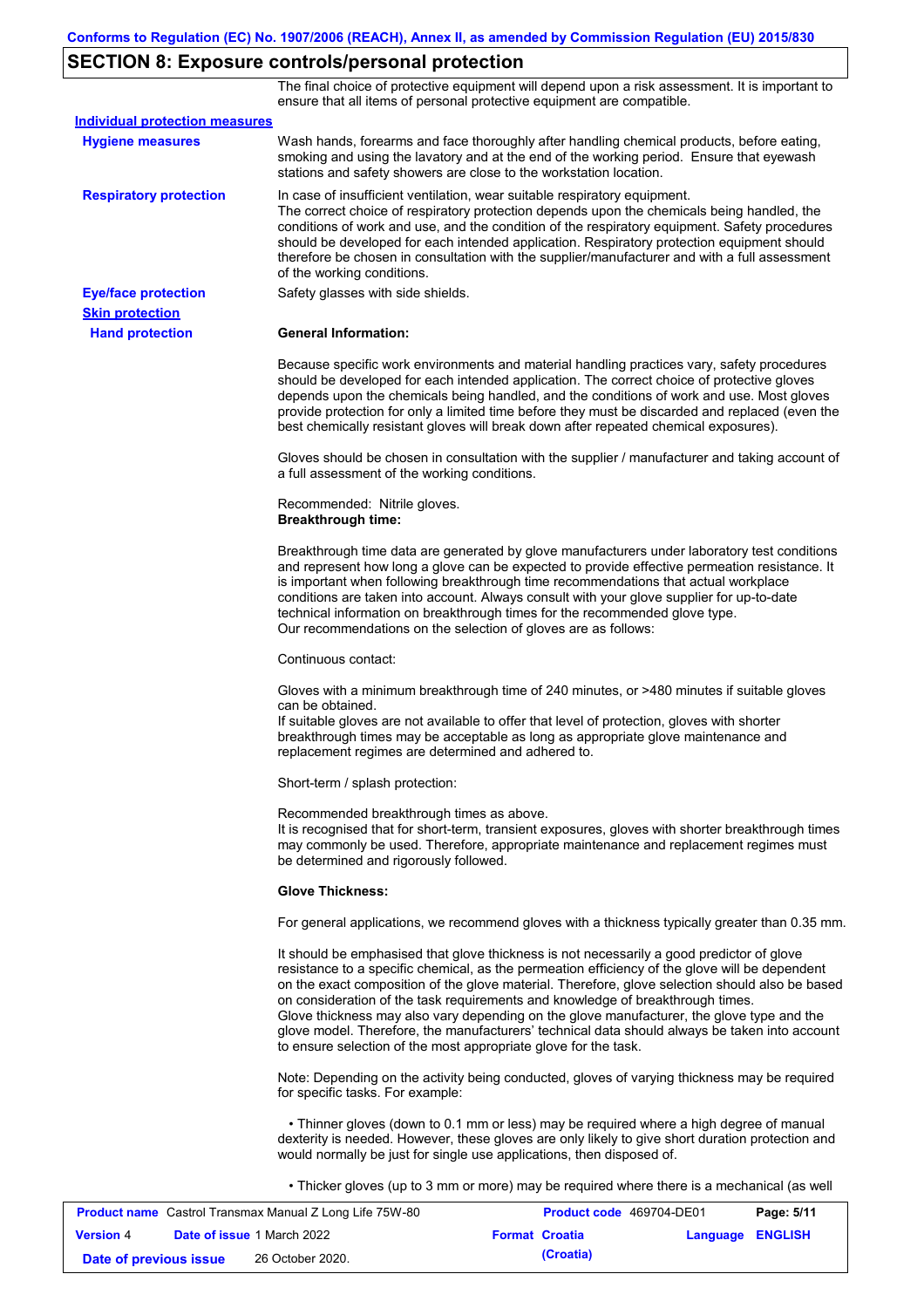# **SECTION 8: Exposure controls/personal protection**

as a chemical) risk i.e. where there is abrasion or puncture potential.

| <b>Skin and body</b>                             | Use of protective clothing is good industrial practice.<br>Personal protective equipment for the body should be selected based on the task being<br>performed and the risks involved and should be approved by a specialist before handling this<br>product.<br>Cotton or polyester/cotton overalls will only provide protection against light superficial<br>contamination that will not soak through to the skin. Overalls should be laundered on a regular<br>basis. When the risk of skin exposure is high (e.g. when cleaning up spillages or if there is a<br>risk of splashing) then chemical resistant aprons and/or impervious chemical suits and boots<br>will be required. |
|--------------------------------------------------|---------------------------------------------------------------------------------------------------------------------------------------------------------------------------------------------------------------------------------------------------------------------------------------------------------------------------------------------------------------------------------------------------------------------------------------------------------------------------------------------------------------------------------------------------------------------------------------------------------------------------------------------------------------------------------------|
| <b>Refer to standards:</b>                       | Respiratory protection: EN 529<br>Gloves: EN 420, EN 374<br>Eye protection: EN 166<br>Filtering half-mask: EN 149<br>Filtering half-mask with valve: EN 405<br>Half-mask: EN 140 plus filter<br>Full-face mask: EN 136 plus filter<br>Particulate filters: FN 143<br>Gas/combined filters: EN 14387                                                                                                                                                                                                                                                                                                                                                                                   |
| <b>Environmental exposure</b><br><b>controls</b> | Emissions from ventilation or work process equipment should be checked to ensure they<br>comply with the requirements of environmental protection legislation. In some cases, fume<br>scrubbers, filters or engineering modifications to the process equipment will be necessary to<br>reduce emissions to acceptable levels.                                                                                                                                                                                                                                                                                                                                                         |

## **SECTION 9: Physical and chemical properties**

The conditions of measurement of all properties are at standard temperature and pressure unless otherwise indicated.

### **9.1 Information on basic physical and chemical properties**

| <b>Appearance</b>                                      |                                       |
|--------------------------------------------------------|---------------------------------------|
| <b>Physical state</b>                                  | Liguid.                               |
| <b>Colour</b>                                          | Blue.                                 |
| <b>Odour</b>                                           | Not available.                        |
| <b>Odour threshold</b>                                 | Not available.                        |
| рH                                                     | Mot applicable.                       |
| <b>Melting point/freezing point</b>                    | Not available.                        |
| Initial boiling point and boiling                      | Not available.                        |
| range                                                  |                                       |
| <b>Pour point</b>                                      | -57 $^{\circ}$ C                      |
| <b>Flash point</b>                                     | Open cup: >180°C (>356°F) [Cleveland] |
| <b>Evaporation rate</b>                                | Not available.                        |
| <b>Flammability (solid, gas)</b>                       | Not available.                        |
| <b>Upper/lower flammability or</b><br>explosive limits | Not available.                        |
| <b>Vapour pressure</b>                                 | Not available.                        |

|                                                                 |           | Vapour Pressure at 20°C |                          |          | Vapour pressure at 50°C |               |                |  |
|-----------------------------------------------------------------|-----------|-------------------------|--------------------------|----------|-------------------------|---------------|----------------|--|
| <b>Ingredient name</b>                                          | mm Hg kPa |                         | <b>Method</b>            | mm<br>Hg | kPa                     | <b>Method</b> |                |  |
| $D6c-1$ -ene,<br>homopolymer,<br>hydrogenated                   | $\Omega$  |                         | <b>ASTME</b><br>1194-87  |          |                         |               |                |  |
| Distillates (petroleum),<br>hydrotreated heavy<br>paraffinic    | < 0.08    | < 0.011                 | <b>ASTM D 5191</b>       |          |                         |               |                |  |
| Distillates (petroleum),<br>solvent-dewaxed<br>heavy paraffinic | < 0.08    | < 0.011                 | <b>ASTM D 5191</b>       |          |                         |               |                |  |
| Distillates (petroleum),<br>hydrotreated light<br>paraffinic    | < 0.08    | < 0.011                 | <b>ASTM D 5191</b>       |          |                         |               |                |  |
| Distillates (petroleum),<br>solvent-dewaxed light<br>paraffinic | < 0.08    | < 0.011                 | <b>ASTM D 5191</b>       |          |                         |               |                |  |
| <b>Product name</b> Castrol Transmax Manual Z Long Life 75W-80  |           |                         | Product code 469704-DE01 |          |                         |               | Page: 6/11     |  |
| Date of issue 1 March 2022<br><b>Version 4</b>                  |           | <b>Format Croatia</b>   |                          |          | Language                |               | <b>ENGLISH</b> |  |
| 26 October 2020.<br>Date of previous issue                      |           |                         | (Croatia)                |          |                         |               |                |  |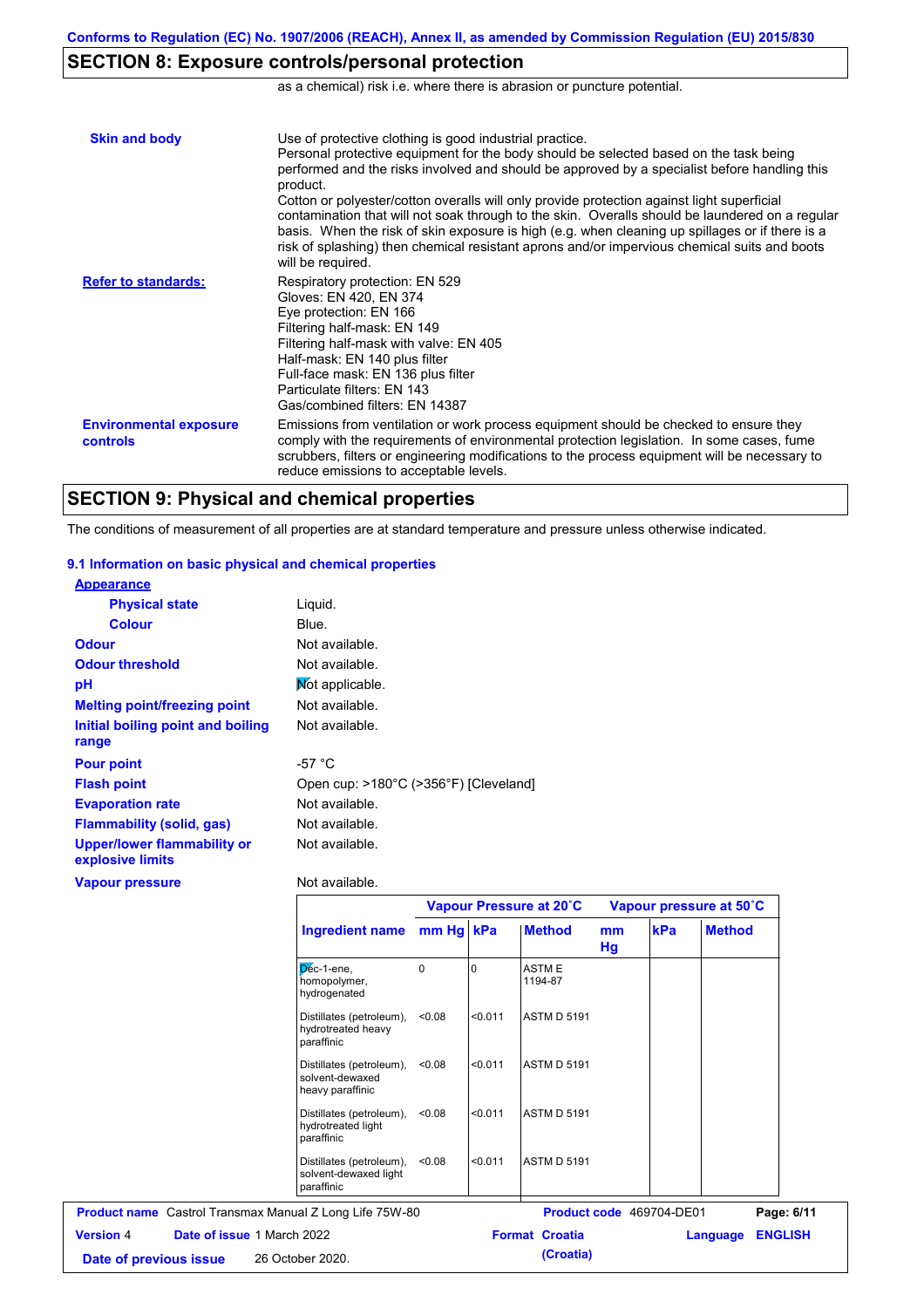# **SECTION 9: Physical and chemical properties**

| <b>Vapour density</b>                             | Not available.                                                                                                       |            |    |                            |
|---------------------------------------------------|----------------------------------------------------------------------------------------------------------------------|------------|----|----------------------------|
| <b>Relative density</b>                           | Not available.                                                                                                       |            |    |                            |
| <b>Density</b>                                    | $<$ 1000 kg/m <sup>3</sup> (<1 g/cm <sup>3</sup> ) at 15 <sup>°</sup> C                                              |            |    |                            |
| <b>Solubility(ies)</b>                            | insoluble in water.                                                                                                  |            |    |                            |
| <b>Partition coefficient: n-octanol/</b><br>water | Mot applicable.                                                                                                      |            |    |                            |
| <b>Auto-ignition temperature</b>                  | <b>Ingredient name</b>                                                                                               | °C         | °F | <b>Method</b>              |
|                                                   | Dec-1-ene, homopolymer,<br>hydrogenated                                                                              | 343 to 369 |    | 649.4 to 696.2 ASTM D 2159 |
| <b>Decomposition temperature</b>                  | Not available.                                                                                                       |            |    |                            |
| <b>Viscosity</b>                                  | Kinematic: 53.9 mm <sup>2</sup> /s (53.9 cSt) at 40 $^{\circ}$ C<br>Kinematic: 9 mm <sup>2</sup> /s (9 cSt) at 100°C |            |    |                            |
| <b>Explosive properties</b>                       | Not available.                                                                                                       |            |    |                            |
| <b>Oxidising properties</b>                       | Not available.                                                                                                       |            |    |                            |
| <b>Particle characteristics</b>                   |                                                                                                                      |            |    |                            |
| <b>Median particle size</b>                       | Mot applicable.                                                                                                      |            |    |                            |
| 9.2 Other information                             |                                                                                                                      |            |    |                            |
| No additional information.                        |                                                                                                                      |            |    |                            |

# **SECTION 10: Stability and reactivity**

| <b>10.1 Reactivity</b>                            | No specific test data available for this product. Refer to Conditions to avoid and Incompatible<br>materials for additional information.                                |
|---------------------------------------------------|-------------------------------------------------------------------------------------------------------------------------------------------------------------------------|
| <b>10.2 Chemical stability</b>                    | The product is stable.                                                                                                                                                  |
| <b>10.3 Possibility of</b><br>hazardous reactions | Under normal conditions of storage and use, hazardous reactions will not occur.<br>Under normal conditions of storage and use, hazardous polymerisation will not occur. |
| <b>10.4 Conditions to avoid</b>                   | Avoid all possible sources of ignition (spark or flame).                                                                                                                |
| 10.5 Incompatible materials                       | Reactive or incompatible with the following materials: oxidising materials.                                                                                             |
| <b>10.6 Hazardous</b><br>decomposition products   | Under normal conditions of storage and use, hazardous decomposition products should not be<br>produced.                                                                 |

# **SECTION 11: Toxicological information**

## **11.1 Information on toxicological effects**

## **Acute toxicity estimates**

| <b>Product/ingredient name</b>                                                                                                      |                                                                                                                             | Oral (mg/<br>kg) | <b>Dermal</b><br>(mg/kg) | <b>Inhalation</b><br>(gases)<br>(ppm) | <b>Inhalation</b><br>(vapours)<br>(mg/l) | <b>Inhalation</b><br>(dusts)<br>and mists)<br>(mg/l) |                |
|-------------------------------------------------------------------------------------------------------------------------------------|-----------------------------------------------------------------------------------------------------------------------------|------------------|--------------------------|---------------------------------------|------------------------------------------|------------------------------------------------------|----------------|
| Amines, C12-14-alkyl, reaction products with<br>hexanol, phosphorus oxide (P2O5), phosphorus<br>sulphide (P2S5) and propylene oxide |                                                                                                                             | 500              | N/A                      | N/A                                   | N/A                                      | N/A                                                  |                |
| <b>Information on likely</b><br>routes of exposure                                                                                  | Routes of entry anticipated: Dermal, Inhalation.                                                                            |                  |                          |                                       |                                          |                                                      |                |
| <b>Potential acute health effects</b>                                                                                               |                                                                                                                             |                  |                          |                                       |                                          |                                                      |                |
| <b>Inhalation</b>                                                                                                                   | Vapour inhalation under ambient conditions is not normally a problem due to low vapour<br>pressure.                         |                  |                          |                                       |                                          |                                                      |                |
| <b>Ingestion</b>                                                                                                                    | No known significant effects or critical hazards.                                                                           |                  |                          |                                       |                                          |                                                      |                |
| <b>Skin contact</b>                                                                                                                 | Defatting to the skin. May cause skin dryness and irritation.                                                               |                  |                          |                                       |                                          |                                                      |                |
| Eye contact                                                                                                                         | No known significant effects or critical hazards.                                                                           |                  |                          |                                       |                                          |                                                      |                |
| <b>Symptoms related to the physical, chemical and toxicological characteristics</b>                                                 |                                                                                                                             |                  |                          |                                       |                                          |                                                      |                |
| <b>Inhalation</b>                                                                                                                   | May be harmful by inhalation if exposure to vapour, mists or fumes resulting from thermal<br>decomposition products occurs. |                  |                          |                                       |                                          |                                                      |                |
| <b>Ingestion</b>                                                                                                                    | No specific data.                                                                                                           |                  |                          |                                       |                                          |                                                      |                |
| <b>Product name</b> Castrol Transmax Manual Z Long Life 75W-80                                                                      |                                                                                                                             |                  |                          | Product code 469704-DE01              |                                          |                                                      | Page: 7/11     |
| <b>Version 4</b><br>Date of issue 1 March 2022                                                                                      |                                                                                                                             |                  | <b>Format Croatia</b>    |                                       |                                          | Language                                             | <b>ENGLISH</b> |
| Date of previous issue                                                                                                              | 26 October 2020.                                                                                                            |                  |                          | (Croatia)                             |                                          |                                                      |                |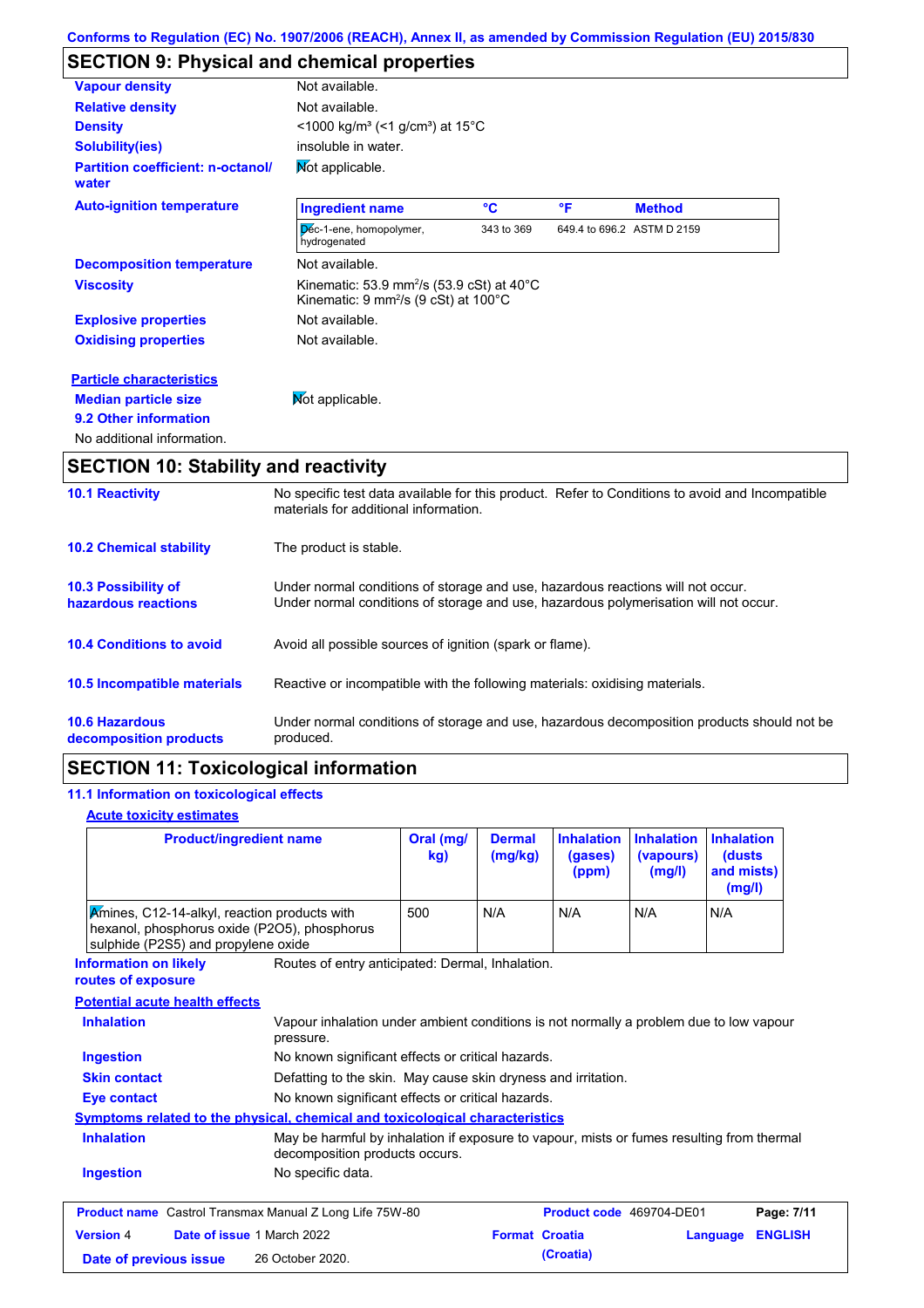## **SECTION 11: Toxicological information**

| <b>Skin contact</b>                       | Adverse symptoms may include the following:                                                                       |
|-------------------------------------------|-------------------------------------------------------------------------------------------------------------------|
|                                           | irritation                                                                                                        |
|                                           | dryness                                                                                                           |
|                                           | cracking                                                                                                          |
| Eye contact                               | No specific data.                                                                                                 |
|                                           | Delayed and immediate effects as well as chronic effects from short and long-term exposure                        |
| <b>Inhalation</b>                         | Overexposure to the inhalation of airborne droplets or aerosols may cause irritation of the<br>respiratory tract. |
| <b>Ingestion</b>                          | Ingestion of large quantities may cause nausea and diarrhoea.                                                     |
| <b>Skin contact</b>                       | Prolonged or repeated contact can defat the skin and lead to irritation and/or dermatitis.                        |
| Eye contact                               | Potential risk of transient stinging or redness if accidental eye contact occurs.                                 |
| <b>Potential chronic health effects</b>   |                                                                                                                   |
| <b>General</b>                            | No known significant effects or critical hazards.                                                                 |
| <b>Carcinogenicity</b>                    | No known significant effects or critical hazards.                                                                 |
| <b>Mutagenicity</b>                       | No known significant effects or critical hazards.                                                                 |
| <b>Developmental effects</b>              | No known significant effects or critical hazards.                                                                 |
| <b>Fertility effects</b>                  | No known significant effects or critical hazards.                                                                 |
| <b>SECTION 12: Ecological information</b> |                                                                                                                   |

## **12.1 Toxicity**

**Environmental hazards** Not classified as dangerous

#### **12.2 Persistence and degradability**

Not expected to be rapidly degradable.

#### **12.3 Bioaccumulative potential**

This product is not expected to bioaccumulate through food chains in the environment.

| <b>12.4 Mobility in soil</b>                                  |                                                                      |
|---------------------------------------------------------------|----------------------------------------------------------------------|
| <b>Soil/water partition</b><br>coefficient (K <sub>oc</sub> ) | Not available.                                                       |
| <b>Mobility</b>                                               | Spillages may penetrate the soil causing ground water contamination. |

#### **12.5 Results of PBT and vPvB assessment**

Product does not meet the criteria for PBT or vPvB according to Regulation (EC) No. 1907/2006, Annex XIII.

#### **12.6 Other adverse effects**

**Other ecological information**

Spills may form a film on water surfaces causing physical damage to organisms. Oxygen transfer could also be impaired.

### **SECTION 13: Disposal considerations**

### **13.1 Waste treatment methods**

### **Product**

Where possible, arrange for product to be recycled. Dispose of via an authorised person/ licensed waste disposal contractor in accordance with local regulations.

### **Hazardous waste** Yes.

**Methods of disposal**

**European waste catalogue (EWC)**

| Waste code | <b>Waste designation</b>                    |  |
|------------|---------------------------------------------|--|
| $130206*$  | synthetic engine, gear and lubricating oils |  |

However, deviation from the intended use and/or the presence of any potential contaminants may require an alternative waste disposal code to be assigned by the end user.

## **Packaging**

| <b>Methods of disposal</b> | Where possible, arrange for product to be recycled. Dispose of via an authorised person/                                                                                                                                                |
|----------------------------|-----------------------------------------------------------------------------------------------------------------------------------------------------------------------------------------------------------------------------------------|
|                            | licensed waste disposal contractor in accordance with local regulations.                                                                                                                                                                |
| <b>Special precautions</b> | This material and its container must be disposed of in a safe way. Empty containers or liners<br>may retain some product residues. Avoid dispersal of spilt material and runoff and contact with<br>soil, waterways, drains and sewers. |

|                        | <b>Product name</b> Castrol Transmax Manual Z Long Life 75W-80 | <b>Product code</b> 469704-DE01 |                  | Page: 8/11 |
|------------------------|----------------------------------------------------------------|---------------------------------|------------------|------------|
| <b>Version 4</b>       | <b>Date of issue 1 March 2022</b>                              | <b>Format Croatia</b>           | Language ENGLISH |            |
| Date of previous issue | 26 October 2020.                                               | (Croatia)                       |                  |            |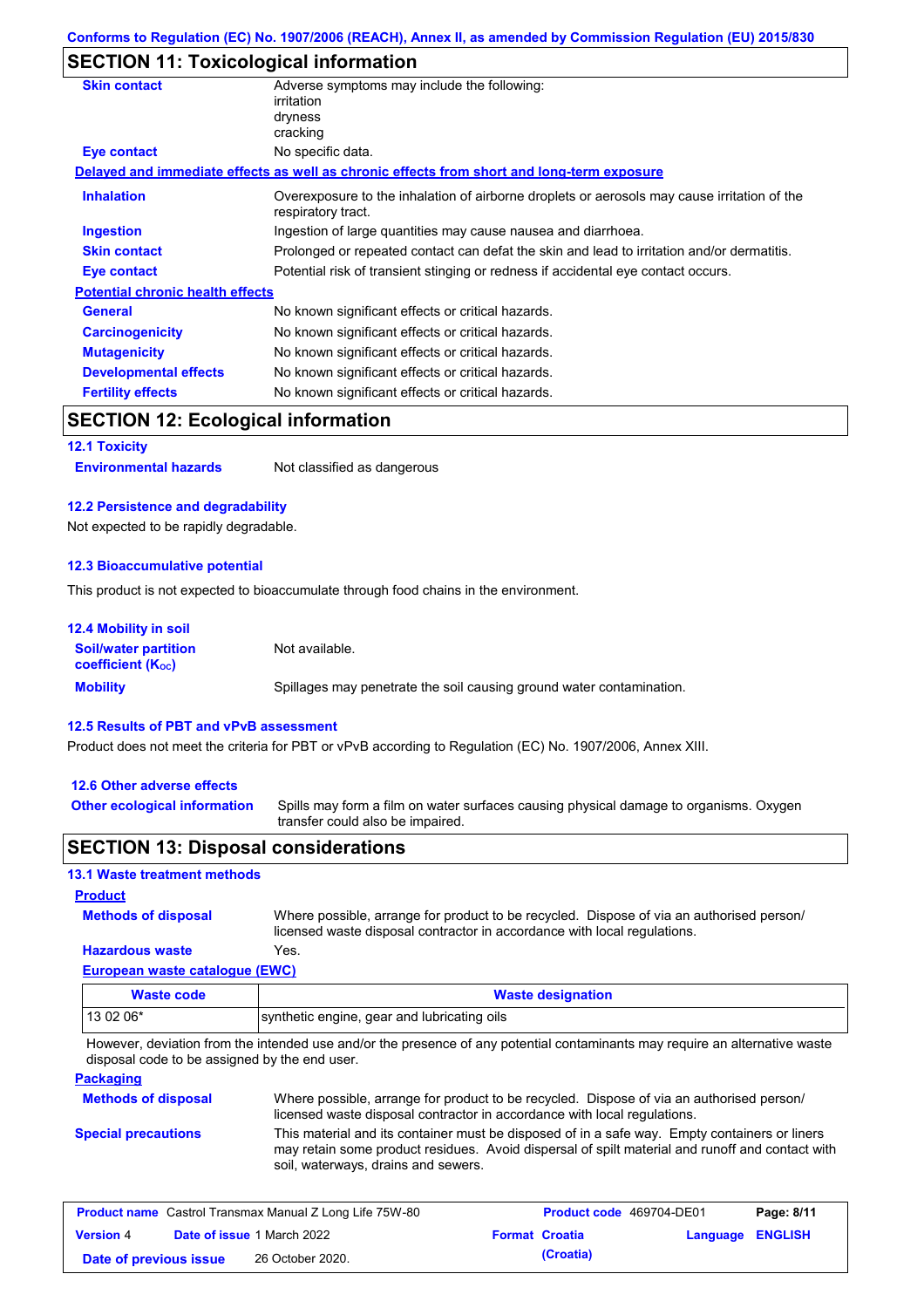## **SECTION 13: Disposal considerations**

**References** Commission 2014/955/EU Directive 2008/98/EC

## **SECTION 14: Transport information**

|                                           | <b>ADR/RID</b> | <b>ADN</b>     | <b>IMDG</b>    | <b>IATA</b>    |
|-------------------------------------------|----------------|----------------|----------------|----------------|
| 14.1 UN number                            | Not regulated. | Not regulated. | Not regulated. | Not regulated. |
| 14.2 UN proper<br>shipping name           |                |                |                |                |
| <b>14.3 Transport</b><br>hazard class(es) |                |                | ۰              |                |
| 14.4 Packing<br>group                     |                |                | $\blacksquare$ |                |
| 14.5<br><b>Environmental</b><br>hazards   | No.            | No.            | No.            | No.            |
| <b>Additional</b><br><b>information</b>   |                |                |                |                |

**14.6 Special precautions for user** Not available.

| <b>14.7 Transport in bulk</b> | Not available. |
|-------------------------------|----------------|
| according to IMO              |                |
| instruments                   |                |

## **SECTION 15: Regulatory information**

## **15.1 Safety, health and environmental regulations/legislation specific for the substance or mixture**

### **EU Regulation (EC) No. 1907/2006 (REACH)**

**Annex XIV - List of substances subject to authorisation Substances of very high concern** None of the components are listed. None of the components are listed. **Annex XIV**

## **EU Regulation (EC) No. 1907/2006 (REACH)**

| <b>Annex XVII - Restrictions</b><br>on the manufacture,<br>placing on the market<br>and use of certain<br>dangerous substances,<br>mixtures and articles | Not applicable.                                                                                                               |
|----------------------------------------------------------------------------------------------------------------------------------------------------------|-------------------------------------------------------------------------------------------------------------------------------|
| <b>Other regulations</b>                                                                                                                                 |                                                                                                                               |
| <b>REACH Status</b>                                                                                                                                      | The company, as identified in Section 1, sells this product in the EU in compliance with the<br>current requirements of REACH |

at requirements of REACH. All components are listed or exempted. All components are listed or exempted. All components are listed or exempted. At least one component is not listed. All components are active or exempted. All components are listed or exempted.  $\overline{M}$  least one component is not listed. **United States inventory (TSCA 8b) Australia inventory (AIIC) Canada inventory China inventory (IECSC) Japan inventory (CSCL) Korea inventory (KECI) Philippines inventory (PICCS) Taiwan Chemical Substances Inventory (TCSI)** All components are listed or exempted.

| <b>Product name</b> Castrol Transmax Manual Z Long Life 75W-80 |  | <b>Product code</b> 469704-DE01   |  | Page: 9/11            |                         |  |
|----------------------------------------------------------------|--|-----------------------------------|--|-----------------------|-------------------------|--|
| <b>Version 4</b>                                               |  | <b>Date of issue 1 March 2022</b> |  | <b>Format Croatia</b> | <b>Language ENGLISH</b> |  |
| Date of previous issue                                         |  | 26 October 2020.                  |  | (Croatia)             |                         |  |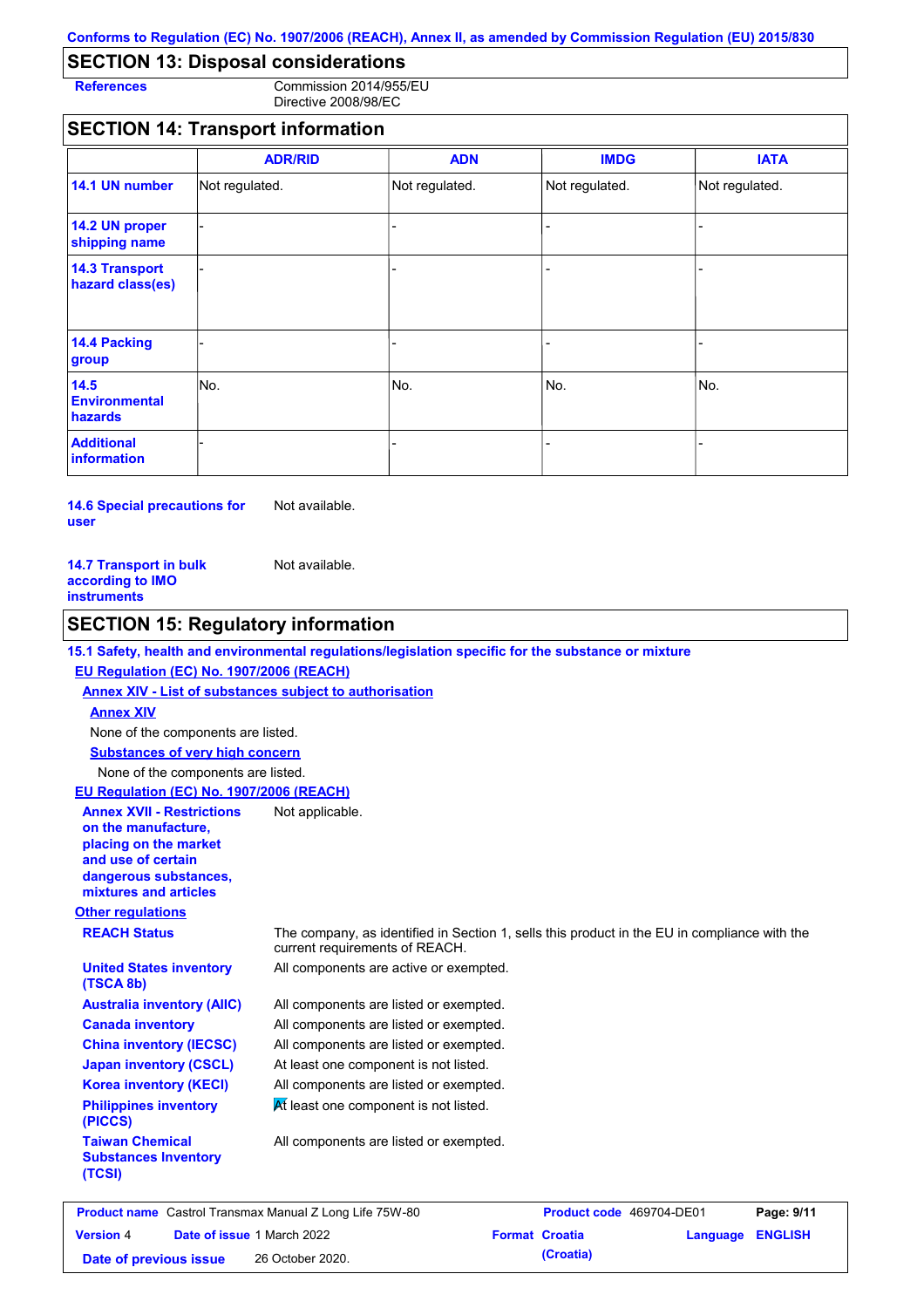# **SECTION 15: Regulatory information**

**Ozone depleting substances (1005/2009/EU)** Not listed.

**Prior Informed Consent (PIC) (649/2012/EU)**

Not listed.

**Persistent Organic Pollutants** Not listed.

## **EU - Water framework directive - Priority substances**

None of the components are listed.

**Seveso Directive**

This product is not controlled under the Seveso Directive.

| <b>15.2 Chemical safety</b> | A Chemical Safety Assessment has been carried out for one or more of the substances within  |
|-----------------------------|---------------------------------------------------------------------------------------------|
| assessment                  | this mixture. A Chemical Safety Assessment has not been carried out for the mixture itself. |

## **SECTION 16: Other information**

| <b>Abbreviations and acronyms</b>                              | ADN = European Provisions concerning the International Carriage of Dangerous Goods by                       |                          |          |                |  |
|----------------------------------------------------------------|-------------------------------------------------------------------------------------------------------------|--------------------------|----------|----------------|--|
|                                                                | Inland Waterway<br>ADR = The European Agreement concerning the International Carriage of Dangerous Goods by |                          |          |                |  |
|                                                                | Road                                                                                                        |                          |          |                |  |
|                                                                | $ATE =$ Acute Toxicity Estimate                                                                             |                          |          |                |  |
|                                                                | <b>BCF</b> = Bioconcentration Factor                                                                        |                          |          |                |  |
|                                                                |                                                                                                             |                          |          |                |  |
|                                                                | CAS = Chemical Abstracts Service                                                                            |                          |          |                |  |
|                                                                | CLP = Classification, Labelling and Packaging Regulation [Regulation (EC) No. 1272/2008]                    |                          |          |                |  |
|                                                                | CSA = Chemical Safety Assessment                                                                            |                          |          |                |  |
|                                                                | CSR = Chemical Safety Report<br>DMEL = Derived Minimal Effect Level                                         |                          |          |                |  |
|                                                                | <b>DNEL = Derived No Effect Level</b>                                                                       |                          |          |                |  |
|                                                                |                                                                                                             |                          |          |                |  |
|                                                                | EINECS = European Inventory of Existing Commercial chemical Substances                                      |                          |          |                |  |
|                                                                | ES = Exposure Scenario                                                                                      |                          |          |                |  |
|                                                                | EUH statement = CLP-specific Hazard statement                                                               |                          |          |                |  |
|                                                                | EWC = European Waste Catalogue                                                                              |                          |          |                |  |
|                                                                | GHS = Globally Harmonized System of Classification and Labelling of Chemicals                               |                          |          |                |  |
|                                                                | IATA = International Air Transport Association                                                              |                          |          |                |  |
|                                                                | IBC = Intermediate Bulk Container                                                                           |                          |          |                |  |
|                                                                | <b>IMDG</b> = International Maritime Dangerous Goods                                                        |                          |          |                |  |
|                                                                | LogPow = logarithm of the octanol/water partition coefficient                                               |                          |          |                |  |
|                                                                | MARPOL = International Convention for the Prevention of Pollution From Ships, 1973 as                       |                          |          |                |  |
|                                                                | modified by the Protocol of 1978. ("Marpol" = marine pollution)                                             |                          |          |                |  |
|                                                                | OECD = Organisation for Economic Co-operation and Development                                               |                          |          |                |  |
|                                                                | PBT = Persistent, Bioaccumulative and Toxic                                                                 |                          |          |                |  |
|                                                                | PNEC = Predicted No Effect Concentration                                                                    |                          |          |                |  |
|                                                                | REACH = Registration, Evaluation, Authorisation and Restriction of Chemicals Regulation                     |                          |          |                |  |
|                                                                | [Regulation (EC) No. 1907/2006]                                                                             |                          |          |                |  |
|                                                                | RID = The Regulations concerning the International Carriage of Dangerous Goods by Rail                      |                          |          |                |  |
|                                                                | <b>RRN = REACH Registration Number</b>                                                                      |                          |          |                |  |
|                                                                | SADT = Self-Accelerating Decomposition Temperature                                                          |                          |          |                |  |
|                                                                | SVHC = Substances of Very High Concern                                                                      |                          |          |                |  |
|                                                                | STOT-RE = Specific Target Organ Toxicity - Repeated Exposure                                                |                          |          |                |  |
|                                                                | STOT-SE = Specific Target Organ Toxicity - Single Exposure                                                  |                          |          |                |  |
|                                                                | $TWA = Time weighted average$                                                                               |                          |          |                |  |
|                                                                | $UN = United Nations$                                                                                       |                          |          |                |  |
|                                                                | UVCB = Complex hydrocarbon substance                                                                        |                          |          |                |  |
|                                                                | VOC = Volatile Organic Compound                                                                             |                          |          |                |  |
|                                                                | vPvB = Very Persistent and Very Bioaccumulative                                                             |                          |          |                |  |
|                                                                | Varies = may contain one or more of the following 64741-88-4 / RRN 01-2119488706-23,                        |                          |          |                |  |
|                                                                | 64741-89-5 / RRN 01-2119487067-30, 64741-95-3 / RRN 01-2119487081-40, 64741-96-4/ RRN                       |                          |          |                |  |
|                                                                | 01-2119483621-38, 64742-01-4 / RRN 01-2119488707-21, 64742-44-5 / RRN                                       |                          |          |                |  |
|                                                                | 01-2119985177-24, 64742-45-6, 64742-52-5 / RRN 01-2119467170-45, 64742-53-6 / RRN                           |                          |          |                |  |
|                                                                | 01-2119480375-34, 64742-54-7 / RRN 01-2119484627-25, 64742-55-8 / RRN                                       |                          |          |                |  |
|                                                                | 01-2119487077-29, 64742-56-9 / RRN 01-2119480132-48, 64742-57-0 / RRN                                       |                          |          |                |  |
|                                                                | 01-2119489287-22, 64742-58-1, 64742-62-7 / RRN 01-2119480472-38, 64742-63-8,                                |                          |          |                |  |
|                                                                | 64742-65-0 / RRN 01-2119471299-27, 64742-70-7 / RRN 01-2119487080-42, 72623-85-9 /                          |                          |          |                |  |
|                                                                | RRN 01-2119555262-43, 72623-86-0 / RRN 01-2119474878-16, 72623-87-1 / RRN                                   |                          |          |                |  |
|                                                                | 01-2119474889-13                                                                                            |                          |          |                |  |
|                                                                | Procedure used to derive the classification according to Regulation (EC) No. 1272/2008 [CLP/GHS]            |                          |          |                |  |
| <b>Product name</b> Castrol Transmax Manual Z Long Life 75W-80 |                                                                                                             | Product code 469704-DE01 |          | Page: 10/11    |  |
| <b>Version 4</b>                                               | Date of issue 1 March 2022                                                                                  | <b>Format Croatia</b>    | Language | <b>ENGLISH</b> |  |

**Date of previous issue (Croatia)** 26 October 2020.